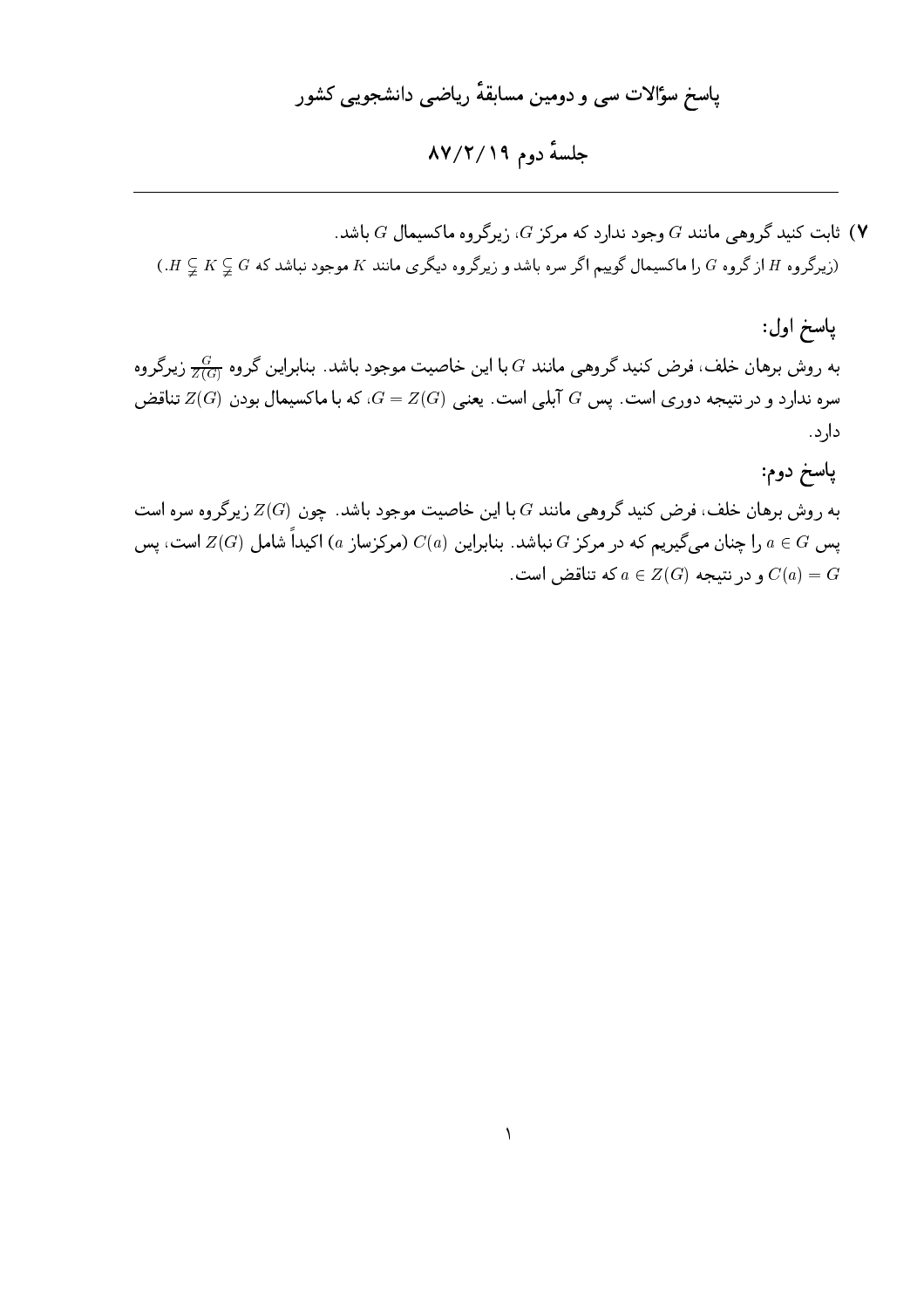فرض کنید  $(X,d)$ ) یک فضای متریک و A مجموعهای باز و بسته در  $X$  باشد به طوری که  $X$  ,  $\emptyset \neq A$ . نشان ( $\bigwedge$ دهيد تابع

$$
f(x) = \begin{cases} 0 & x \in A \\ 0 & x \notin A \end{cases}
$$

 $\inf\{d(a,b):a\in A, b\not\in A\}>0$  بر X پیوستهٔ یکنواخت است اگر و تنها اگر ه

پاسخ:

اگر ۴ پیوستهی یکنواخت باشد آنگاه ۵ > ۵ وجود دارد به طوری که اگر ۵ 
$$
d(x, y) < \delta
$$
 پس ۲(α, b) کی ۲  
\n
$$
d(a, b) \geq \delta
$$
 پس برای هر  $A \neq a \in A$  پون ۱ = (۶) – (۱۱) یس ۵ (α, b)  $\geq \delta$  ۱. یتیجه  
\n
$$
\inf\{d(a, b); a \in A \mid b \notin A\} \geq \delta > \circ
$$
\n
$$
\delta = \inf\{d(a, b); a \in A, b \notin A\}
$$

$$
d(x, y) < \delta \Rightarrow |f(x) - f(y)| = \circ < \varepsilon.
$$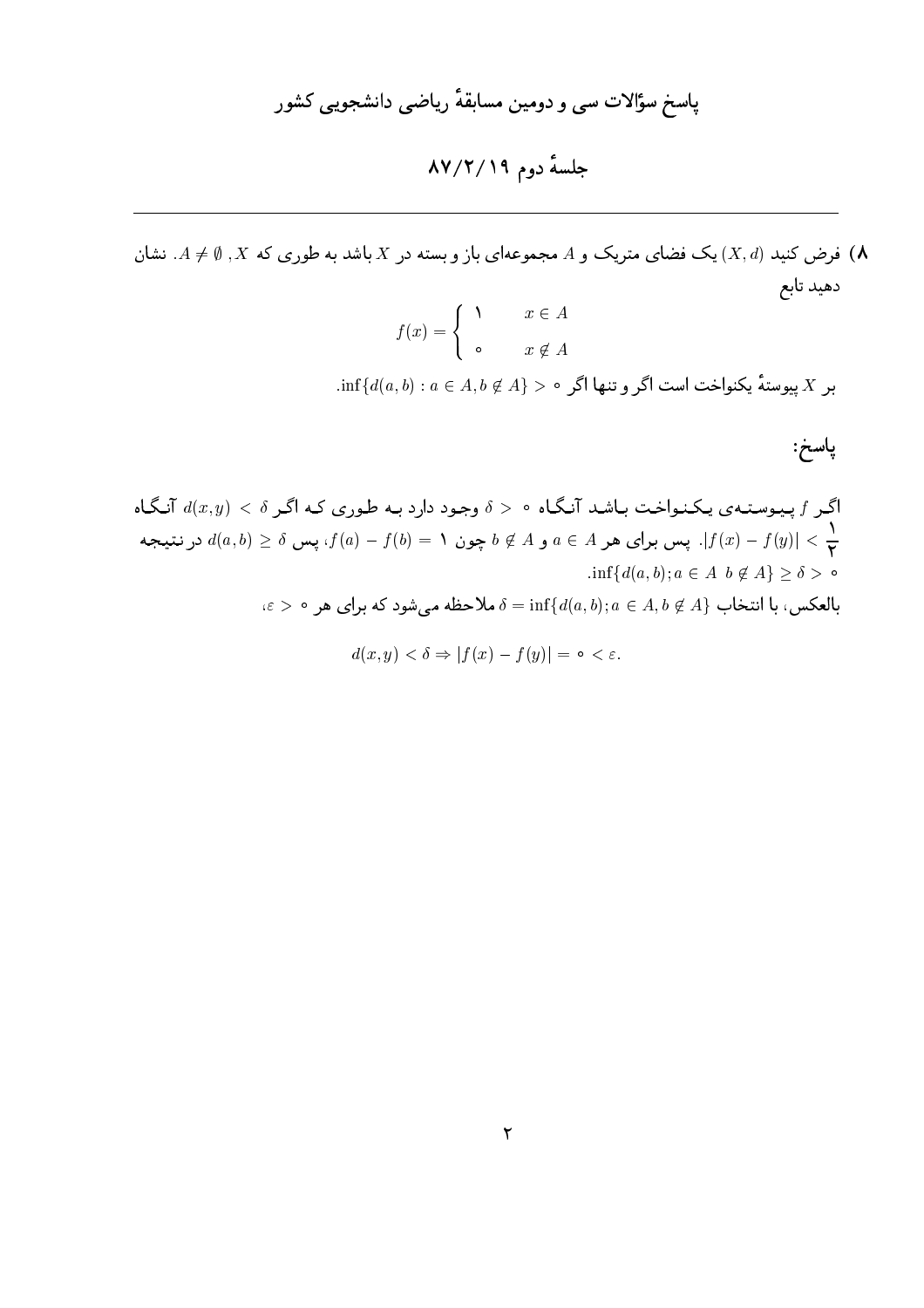#### جلسة دوم ٨٧/٢/١٩

- فرض کنید n عددی طبیعی باشد و دنبالهٔ  $a_1, a_1, \ldots, a_n, a_{n+1}$  از اعداد طبیعی دارای این خاصیت باشد (۹  $a_i \mid a_{i-1} + a_{i+1}$  که  $a_i \mid a_{i-1} + a_{i+1}$  و برای هر  $i \leq i \leq n$  د  $a_n = a_{n+1} = 1$  $a_j = a_{j-1} + a_{j+1}$  الف) ثابت کنید وجود دارد  $j \leq n \leq j \leq n$  و  $a_j = a_{j-1} + a_{j+1}$ 
	- ب) ثابت کنید در چنین دنبالهای دستکم یک ۲ وجود دارد.

پاسخ:

. دنبالهٔ  $C_n$  می نامیم $a_0, a_1, a_2, a_3, a_4, \ldots, a_n, a_{n+1}$  می نامیم الف. قرار می دهیم  $i \leq i \leq n$  : ۱ $i \leq i \leq n$ . در این صورت  $a_{i-1} \geq a_{i-1}$  و  $a_{i+1} \geq a_{i+1}$ . این دو نابرابری و عبارت  $a_{i+1} + a_{i+1}$  نتیجه می دهد که یا  $a_{i+1} + a_{i+1} = a_i = a_{i+1}$  و یا  $a_{i+1} = a_{i+1} = a_{i+1}$ . در حالت اخیر و از  $a_{j-1}$  تیب هیشود که  $a_{j-1}$ ، با به کاربردن مکرر همین استدلال به ۱ ا $a_{j}$  میرسیم  $j \neq 1$ که یا  $a_i > 0$  متناقض است.

ب. توجه کنید که با حذف  $a_j$  از یک دنبالهٔ  $C_n$ ، ۲  $n\geq n$ ، به یک دنبالهٔ ۱٫۵۰ میرسیم. برای اثبات این مطلب با توجه به سه حالت ۱ $n \neq j = n \cdot j = 1 \times j < j < n$  باید برقراری یک یاهر دو عبارت

$$
a_{j+1}|a_{j-1} + a_{j+1}, \quad a_{j-1}|a_{j-1} + a_{j+1}
$$

را بر رسی کنیم که با توجه به خصوصیات  $C_n$  و  $a_{j-1}+a_{j+1}$  به دست می آیند. بنابراین با حذف پیایی جملات ماکسیمم به یک دنبالهٔ  $C_1$  به صورت ۱٫b٫۱ میرسیم که در آن  $b$  باید برابر با ۲ باشد.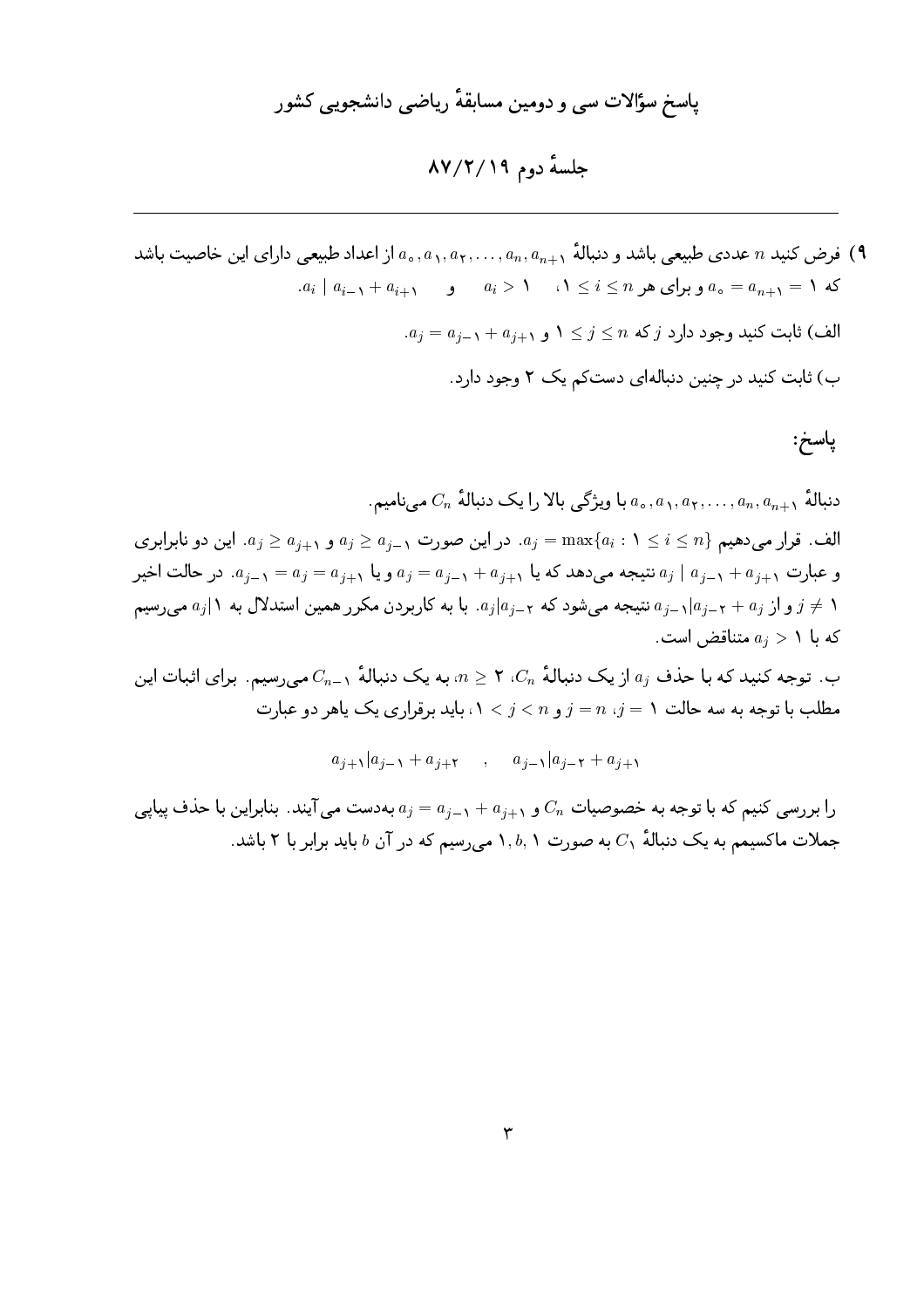جلسة دوم ٨٧/٢/١٩

ه ۱) . همه اعداد طبیعی n را مشخص کنید به طوری که ۲ $\sigma(n) \stackrel{\phi(n)}{\equiv} \in \pi$ . ( منظور از  $\sigma(n)$ ، مجموع همه مقسوم  $\left( .\right.$ علیههای مثبت  $n$  است

پاسخ: فرض کنید  $n$  جوابی برای مسأله باشد و  $p^{a,\,\cdot\,\cdot}_{k}$ ۲۰۰ را تجزیه  $n$  به عوامل اول متمایز بگیرید. اگر برای یک ه ای تنگاه  $p_i$ ، هم  $\phi(n)$  و هم  $n$  را میشمارد و در نتیجه ۲ | $p_i$  که ممکن نیست. پس برای هر  $a_i > 1$  (  $i \leq k$ ، د $a_i = a_i$ . استدلال مشابه نشان می دهد  $\{ \circ, \Lambda, \mathsf{Y} \}$ . اکنون توجه کنید (۲ $\sigma(n)$  و (۲ $\mathsf{k} | \phi(n)$ ، پس ۲ $a_i = \Lambda$  و در نتیجه  $k \in \{ \circ, 1 \}$ . بنابراین n یا برابر با ۲ یا برابر با ۴ است و یا عدد اول p وجود دارد به طوری که یا  $n = \mathfrak{k} p \downarrow n = \mathfrak{k} p$  و یا  $n = p$ 

 $p-1$  اگر  $p$  ۲ = ۲ $p$ ، یس ۲  $\overset{p-1}{\equiv} (p+1) p (p-1) + (p-1) p (p-1)$  و از آنجا که ۱۰ $p(p+1) = 7 - (p+1) p (p-1)$ ، باید ۱ مقسوم علیهی از ۱۰ باشد و در نتیجه {۲,۲۲}  $n \in \mathbb{F}$ . حالت  $n = \mathfrak{p}$  هم ممکن نیست چرا که در این صورت ۳ و ۴ $\vert n \vert$ ، پس ۲ که تناقض است. بنابراین یا  $n$  عددی اول است و یا برابر با یکی از اعداد ۱، ۲ ، ۲ و ۲۲ مرباشد.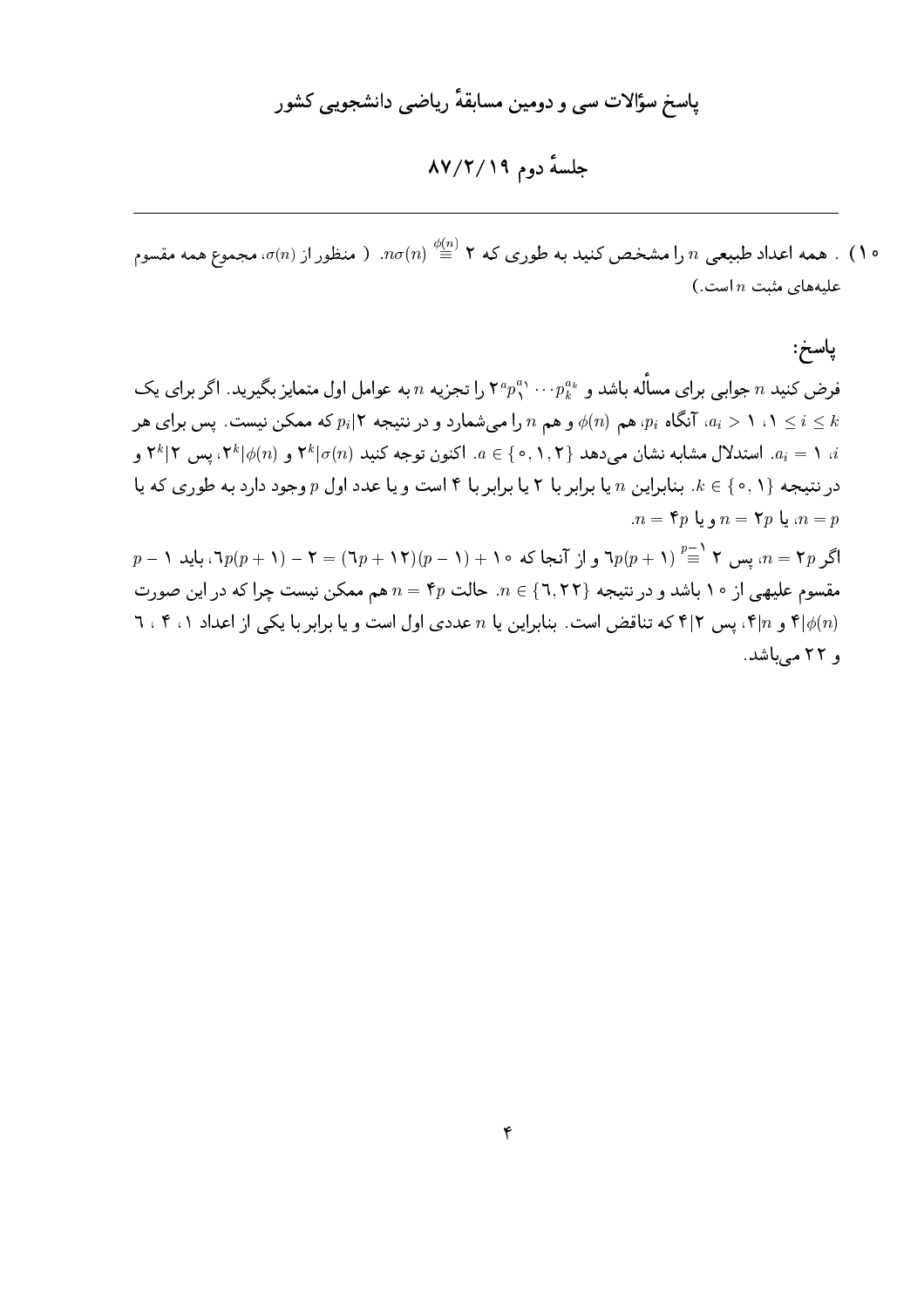جلسهٔ دوم ۸۷/۲/۱۹

۱۱) تعدادی دانشجو در یک مسابقه که در آن n سؤال دوگزینهای مطرح شده است، شرکت کردهاند و مشخص شده است که مجموعهٔ پاسخهای هیچ دو نفری یکسان نیست. اکنون به هر سؤال به صورت مستقل، یکنواخت و تصادفی نمرهای از مجموعهٔ {۲٫۲,...,۲n} اختصاص می یابد. ثابت کنید احتمال آن که تنها یک نفر بیشترین مجموع نمرات را بیاورد، حداقل <mark>ب</mark> است.

پاسخ:

سؤالات را از یک تا n شمارهگذاری مییکنیم و یک بارمدهیی را با  $(w_1, w_1, \cdots, w_n)$  نمایش میدهیم که  $w_i \in \{1, 7, \cdots, 7n\}$ 

پیش آمد A را این بگیرید که دستکم دو نفر ماکزیمم نمره را گرفته باشند و پیش آمد  $A_i$  را این بگیرید که دو نفر با امتیاز ماکزیمم موجود باشند که یک<sub>ی</sub> سؤال iام را حل کرده باشد و دیگری سؤال iام را حل نکرده باشد. روشن است که  $A_i\subset \cup_{i=1}^n A_i$ . زیرا اولاً  $A_i\subseteq A$ ، ثانیاً اگر دو نفر در یک بارمدهی ماکزیمم شده باشند، به دلیل فرض مسأله، دستکم در یک سؤال با هم اختلاف دارند. پس

$$
P(A) = P(\cup_{i=1}^n A_i) \le \sum_{i=1}^n P(A_i).
$$

 $P(A_i) \leq \frac{1}{2}$ اکنون نشان می دهیم برای هر  $i$ ،  $\frac{1}{2}$  $w_i = w'_i$  لم. اگر  $(w_1, \dots, w_i, \dots, w_n), (w_1, \dots, w'_i, \dots, w_n) \in A_i$  آنگاه

اثبات. فرض کنید  $w_i < w_i < w_i$ . حالتبی که بارم سؤال  $w_i$ ا است ماکزیمهها دو دستهاند؛ آنهایبی که سؤال  $i$  را حل کردهاند و آنهایی که حل نکردهاند. وقتی بارم این سؤال به  $w_i$  افزایش پیدا کند ماکزیممها منحصر به آنهایی می شوند که سؤال ، را حل کردهاند و دیگر ماکزیممی وجود ندارد که سؤال ، را حل نکرده باشد که این خلاف فرض است.

از این لیم نتیجه می شود که با انتخاب تمام  $w_i$ ها به غیر از  $i$ می، حداکثر یک $v_i$  وجود دارد که و در نتيجه  $(w_1, \cdots, w_i, \cdots, w_n) \in A_i$ 

$$
P(A_i) \le \frac{(\Upsilon n)^{n-1}}{(\Upsilon n)^n} = \frac{1}{\Upsilon n}
$$
  
و لذا  $\frac{1}{\Upsilon} = \frac{1}{\Upsilon n} \Rightarrow P(A) \le n \frac{1}{\Upsilon n} = \frac{1}{\Upsilon}$  و لذا  $\frac{1}{\Upsilon} = \frac{1}{\Upsilon n} = \frac{1}{\Upsilon}$